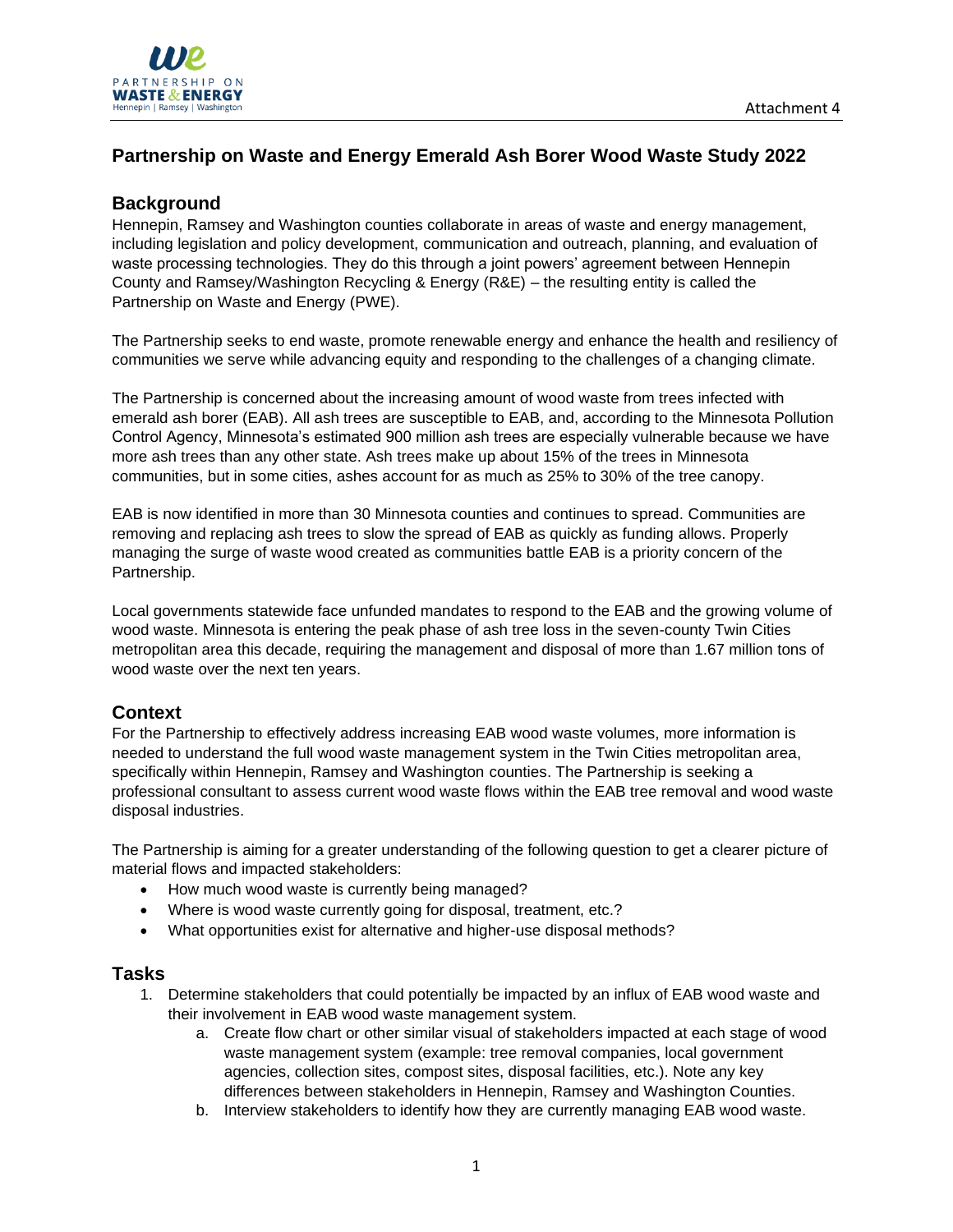

- i. How much EAB wood waste are tree removal entities or other entities currently managing? Where are tree removal entities currently removing EAB infested trees from?
- ii. What are tree removal entities doing with EAB tree waste? What is the primary disposal method?
- iii. What barriers exist for higher-use waste management methods such as reuse, composting, and biochar?
- iv. What opportunities exist for higher-use waste management methods such as reuse, composting, and biochar?
- 2. Determine how much total (EAB-related and other) wood waste was generated in Twin Cities metropolitan area in 2021 and project an estimated generation for 2022.
	- a. Interview stakeholders to identify:
		- i. Where is wood waste currently going for disposal? What facilities are managing this material and how?
		- ii. What challenges and opportunities exist with managing the current amount of wood waste that exists in the Twin Cities metropolitan area? Note any key differences between Hennepin, Ramsey, and Washington Counties.
	- b. Create a Sankey diagram or other similar visual of wood waste inputs and outputs.
	- c. Provide a year-by-year projection of EAB wood waste generation for the next 5 years (2023 through 2027).
- 3. Propose potential county and city ordinances, policies, and/or program recommendations to help address barriers and promote higher use management of EAB wood waste.
- 4. Propose program recommendations to help managing the surge of EAB wood waste during the next two to three years.
- 5. Compile a final report, including summary of findings and recommendations, a flow chart of stakeholders potentially impacted, a list of stakeholders consulted, interview results, a Sankey diagram or similar visualization of the wood waste system inputs and outputs. Explain all methodologies, calculations, formulas, and assumptions in reports submitted, including provision of corroborating documents and references.

# **Deliverables**

A final report documenting the findings and result of this project. All data collected and reports submitted shall be the property of PWE.

# **Response requirements**

Proposals shall include the following:

- 1. A cover letter identifying the consultant team, including the name of the applicant, and the applicant's principal place of business.
- 2. A description of the abilities, qualifications, and experience of all of the persons who would be involved in providing the requested service, including resumes for key individuals.
- 3. A list of contracts completed by the proposer under which services similar to the required services were performed, the dates the services were provided and the name and telephone number of a reference familiar with the services provided.
- 4. A detailed description of the scope of services to be provided, including a list of work products to be developed.
- 5. If subcontractors are to be used, provide detailed information on the particular individuals or firms and the part of the contract they will perform.
- 6. A cost proposal listing the hours and hourly rates of personnel, cost by task and total project costs.
- 7. A schedule for the work, with an estimated start date of July 25, 2022.